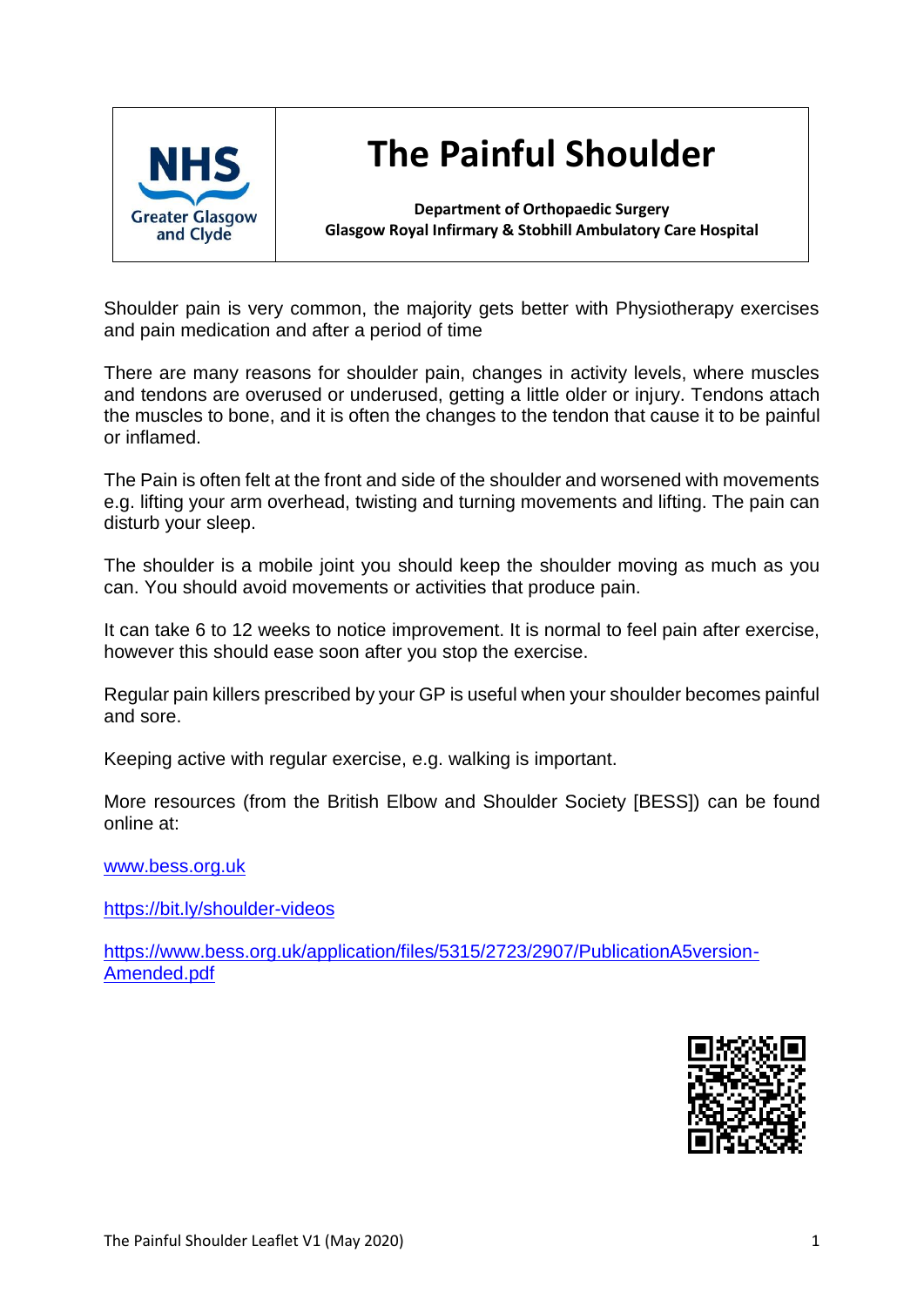# **Shoulder Exercises**

These are exercises advised by your Physiotherapist or Doctor for your shoulder. They are intended to be used when your shoulder is painful and stiff. You should aim to do them 2 to 3 times per day. A small increase in pain while exercising that last a short time is okay.

## **Exercise One – Table Top Step Back**

- Keep hands still on a work surface and gradually step back, keeping arms straight
- Repeat up to 10 times



# **Exercise Two – Table Top Forward Slide (Progression of Exercise One)**

- Place both hands on a towel and slide the towel forward, stretching the arms forward
- Repeat up to 10 times

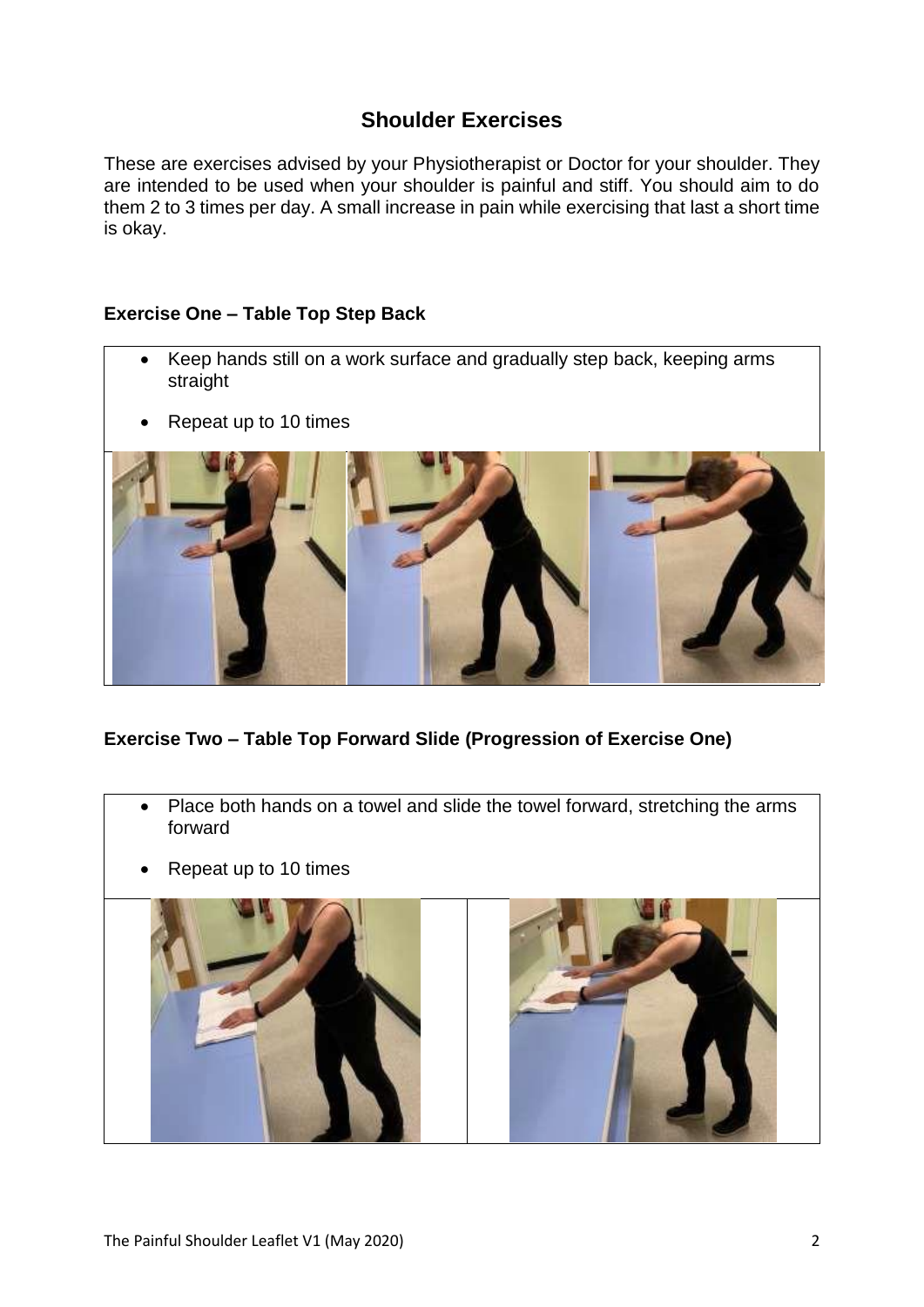# **Exercise Three: Arm Lift**

- Lying on your back, using the unaffected arm, support and lift the affected arm overhead as far as able
- Repeat up to 10 times



#### **Exercise Four: Rotation**

- Sitting, with affected arm resting on a table, using a stick, keep the elbow loosely into the side, rotate the forearm out to the side,avoid the upper arm moving too much
- Repeat up to 10 times, rest and repeat the set (10 repetitons) a further time